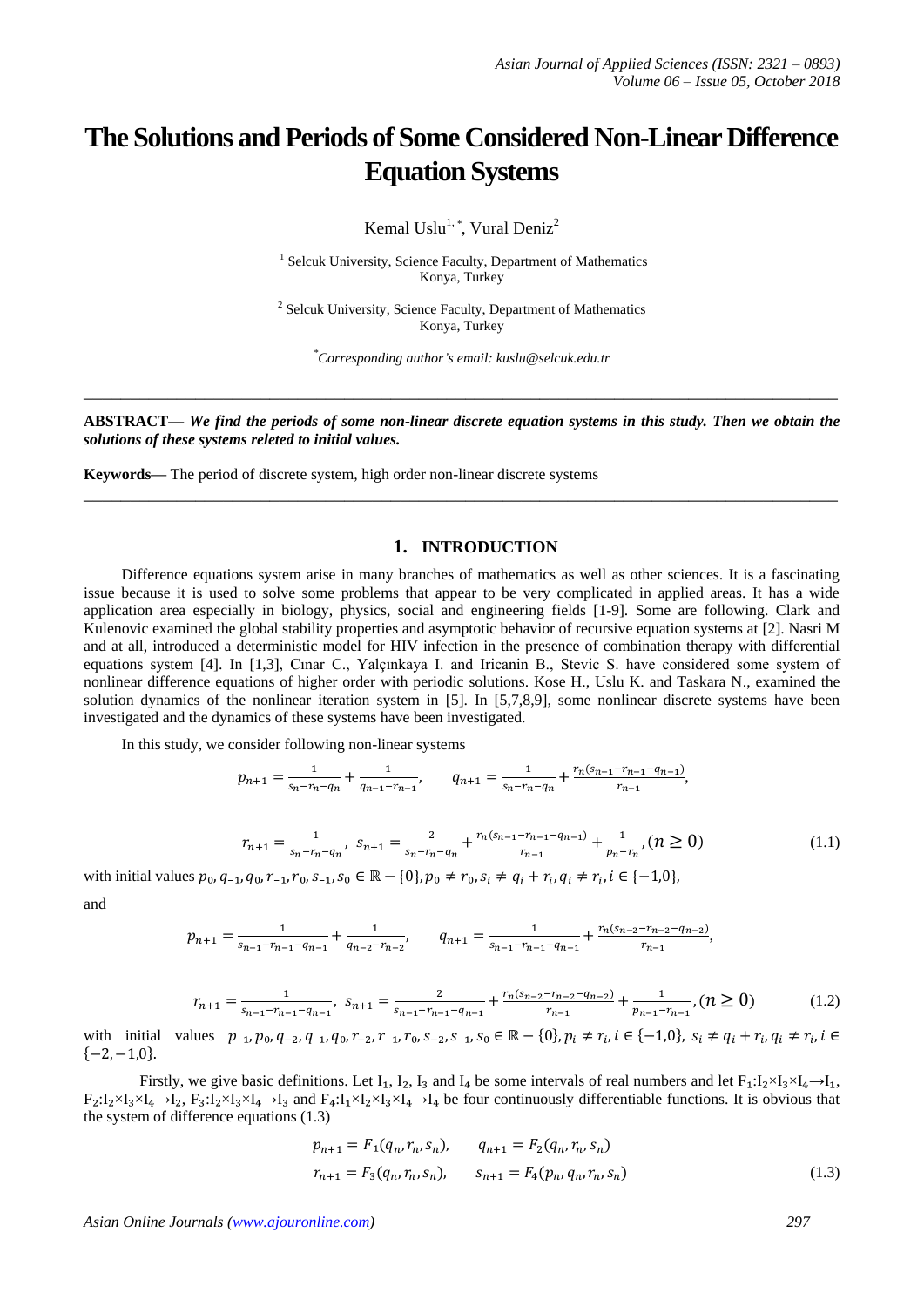has a unique solution  $\{p_n, q_n, r_n, s_n\}$  for every initial condition  $(p_i, q_i, r_i, s_i) \in I_1 \times I_2 \times I_3 \times I_4$ .

A solution  $\{p_n, q_n, r_n, s_n\}$  of the system of difference equations (1.3) is periodic if there exist a positive integer m such that

$$
p_{n+m} = p_n, \quad q_{n+m} = q_n, \quad r_{n+m} = r_n, \quad S_{n+m} = s_n
$$

the smallest such positive integer m is called the prime period of the solution of difference equation system (1.3) [2,4].

## **2. THE SOLUTIONS AND PERIODS OF SOME CONSİDERED NON-LINEAR DIFFERENCE EQUATION SYSTEMS**

The following theorems show us the period of solutions of the systems (1.1) and (1.2).

**Theorem 2.1.** Suppose that  $\{p_n, q_n, r_n, s_n\}$  are the solutions of the difference equation system (1.1) with initial values  $p_0, q_{-1}, q_0, r_{-1}, r_0, s_{-1}, s_0 \in \mathbb{R} - \{0\}, p_0 \neq r_0, s_i \neq q_i + r_i, q_i \neq r_i, i \in \{-1, 0\}.$  Then all solutions of the system (1.1) are periodic with period 6.

**Proof:** From the system (1.1), it is obtained the following equalities

$$
p_{n+1} = \frac{1}{s_n - r_n - q_n} + \frac{1}{q_{n-1} - r_{n-1}}, \qquad q_{n+1} = \frac{1}{s_n - r_n - q_n} + \frac{r_n(s_{n-1} - r_{n-1} - q_{n-1})}{r_{n-1}}
$$
  
\n
$$
r_{n+1} = \frac{1}{s_n - r_n - q_n}, \qquad s_{n+1} = \frac{2}{s_n - r_n - q_n} + \frac{r_n(s_{n-1} - r_{n-1} - q_{n-1})}{r_{n-1}} + \frac{1}{p_n - r_n},
$$
  
\n
$$
p_{n+2} = p_n - r_n + \frac{1}{q_n - r_n}, \qquad q_{n+2} = p_n - r_n + \frac{1}{r_n}
$$
  
\n
$$
r_{n+2} = p_n - r_n, \qquad s_{n+2} = 2(p_n - r_n) + \frac{1}{r_n} + q_{n-1} - r_{n-1},
$$
  
\n
$$
p_{n+3} = \frac{1}{q_{n-1} - r_{n-1}} + \frac{r_{n-1}}{r_n(s_{n-1} - r_{n-1} - q_{n-1})}, \qquad q_{n+3} = \frac{1}{q_{n-1} - r_{n-1}} + s_n - r_n - q_n
$$
  
\n
$$
r_{n+4} = \frac{1}{q_{n-1} - r_{n-1}}, \qquad s_{n+3} = \frac{2}{q_{n-1} - r_{n-1}} + s_n - r_n - q_n + q_n - r_n,
$$
  
\n
$$
p_{n+4} = \frac{1}{q_n - r_n} + r_n, \qquad q_{n+4} = \frac{1}{q_n - r_n} + \frac{1}{p_n - r_n}
$$
  
\n
$$
r_{n+4} = \frac{1}{q_n - r_n}, \qquad s_{n+4} = \frac{2}{q_n - r_n} + \frac{1}{p_n - r_n} + \frac{r_n(s_{n-1} - r_{n-1} - q_{n-1})}{r_{n-1}},
$$
  
\n
$$
s = \frac{r_{n-1}}{r_n(s_{n-1} - r_{n-1} - q_{n-1})} + \frac{1}{(s_n - r_n - q_n)}, \qquad q_{n+5} = \frac{r_{n-1}}{r_n(s
$$

 $p_{n+}$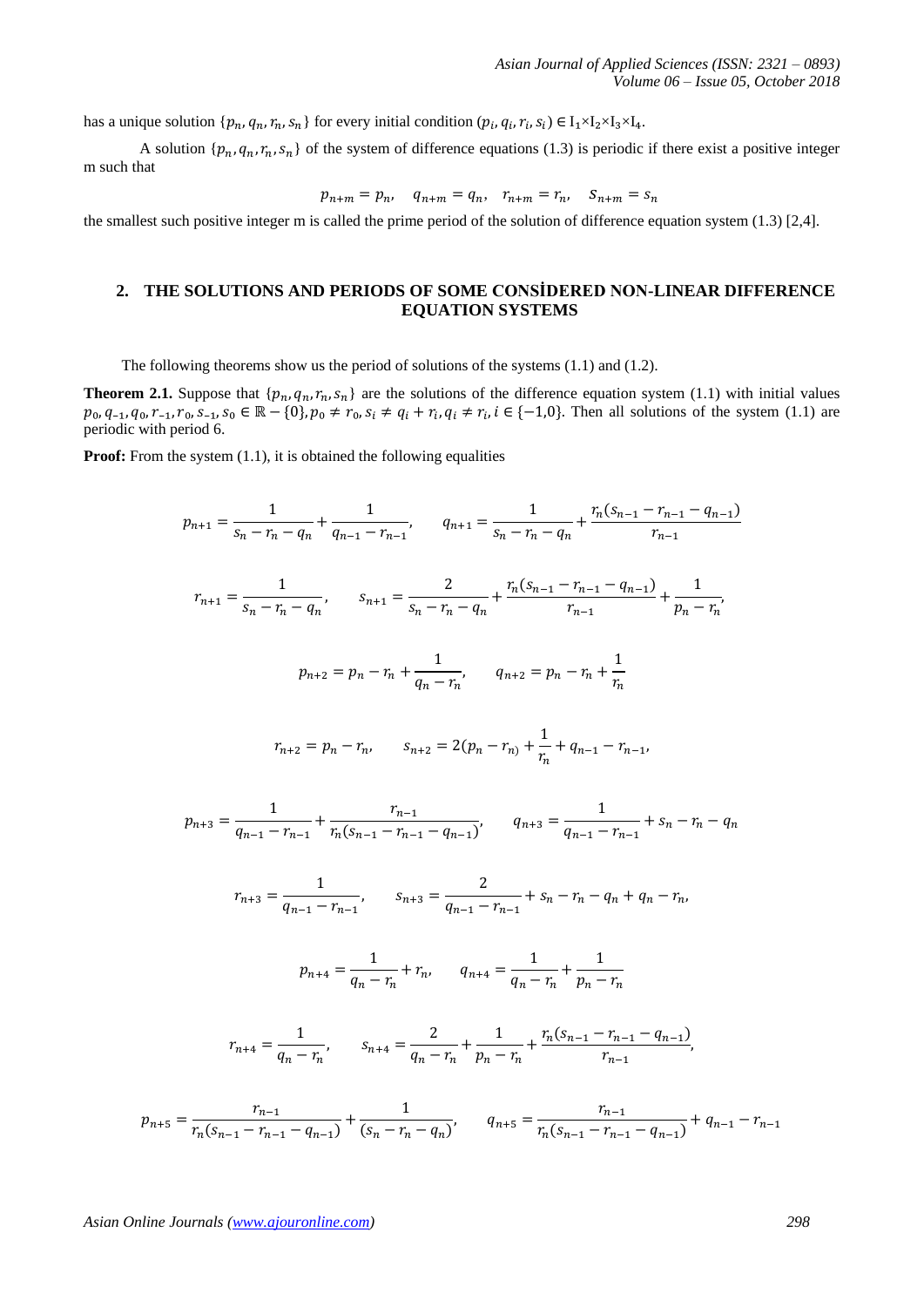*Asian Journal of Applied Sciences (ISSN: 2321 – 0893) Volume 06 – Issue 05, October 2018*

$$
r_{n+5} = \frac{r_{n-1}}{r_n(s_{n-1} - r_{n-1} - q_{n-1})}, \qquad s_{n+5} = \frac{2r_{n-1}}{r_n(s_{n-1} - r_{n-1} - q_{n-1})} + q_{n-1} - r_{n-1} + \frac{1}{r_n},
$$

$$
p_{n+6} = p_n, \qquad q_{n+6} = q_n
$$

 $r_{n+6} = r_n$ ,  $s_{n+6} = s_n$ .

Thus all solutions of the system (1.1) are periodic with 6 period.

**Theorem 2.2.** Suppose that  $\{p_n, q_n, r_n, s_n\}$  are the solutions of the difference equation system (1.2) with initial values  $p_{-1}, p_0, q_{-2}, q_{-1}, q_0, r_{-2}, r_{-1}, r_0, s_{-2}, s_{-1}, s_0 \in \mathbb{R} - \{0\}, p_i \neq r_i, i \in \{-1, 0\}, s_i \neq q_i + r_i, q_i \neq r_i, i \in \{-2, -1, 0\}.$  Then all solutions of the system (1.2) are periodic with period 9.

**Proof:** From the system (1.2), it is obtained the following equalities

$$
p_{n+1} = \frac{1}{s_{n-1} - r_{n-1} - q_{n-1}} + \frac{1}{q_{n-2} - r_{n-2}}, \qquad q_{n+1} = \frac{1}{s_{n-1} - r_{n-1} - q_{n-1}} + \frac{r_{n}(s_{n-2} - r_{n-2} - q_{n-2})}{r_{n-1}},
$$
\n
$$
r_{n+1} = \frac{1}{s_{n-1} - r_{n-1} - q_{n-1}}, \qquad s_{n+1} = \frac{2}{s_{n-1} - r_{n-1} - q_{n-1}} + \frac{r_{n}(s_{n-2} - r_{n-2} - q_{n-2})}{r_{n-1} - r_{n-1}} + \frac{1}{p_{n-1} - r_{n-1}},
$$
\n
$$
p_{n+2} = \frac{1}{s_{n} - r_{n} - q_{n}}, \qquad s_{n+2} = \frac{2}{s_{n} - r_{n} - q_{n}} + \frac{1}{r_{n}},
$$
\n
$$
r_{n+2} = \frac{1}{s_{n} - r_{n} - q_{n}}, \qquad s_{n+2} = \frac{2}{s_{n} - r_{n} - q_{n}} + \frac{1}{r_{n}} + \frac{1}{p_{n} - r_{n}},
$$
\n
$$
p_{n+3} = p_{n-1} - r_{n-1} + \frac{1}{q_{n} - r_{n}}, \qquad q_{n+3} = p_{n-1} - r_{n-1} + s_{n-1} - r_{n-1} - q_{n-1},
$$
\n
$$
r_{n+3} = p_{n-1} - r_{n-1}, \qquad s_{n+3} = 2(p_{n-1} - r_{n-1}) + s_{n-1} - r_{n-1} - q_{n-1} + q_{n-2} - r_{n-2},
$$
\n
$$
p_{n+4} = p_{n} - r_{n} + \frac{r_{n-1}}{r_{n}(s_{n-2} - r_{n-2} - q_{n-2})}, \qquad q_{n+4} = p_{n} - r_{n} + s_{n} - r_{n} - q_{n},
$$
\n
$$
r_{n+4} = p_{n} - r_{n}, \qquad s_{n+4} = 2(p_{n} - r_{n}) + s_{n} - r_{n} - q_{
$$

$$
r_{n+6} = \frac{1}{q_{n-1} - r_{n-1}}, \qquad s_{n+6} = \frac{2}{q_{n-1} - r_{n-1}} + \frac{1}{p_n - r_n} + \frac{r_n(s_{n-2} - r_{n-2} - q_{n-2})}{r_{n-1}},
$$

*Asian Online Journals (www.ajouronline.com) 299*